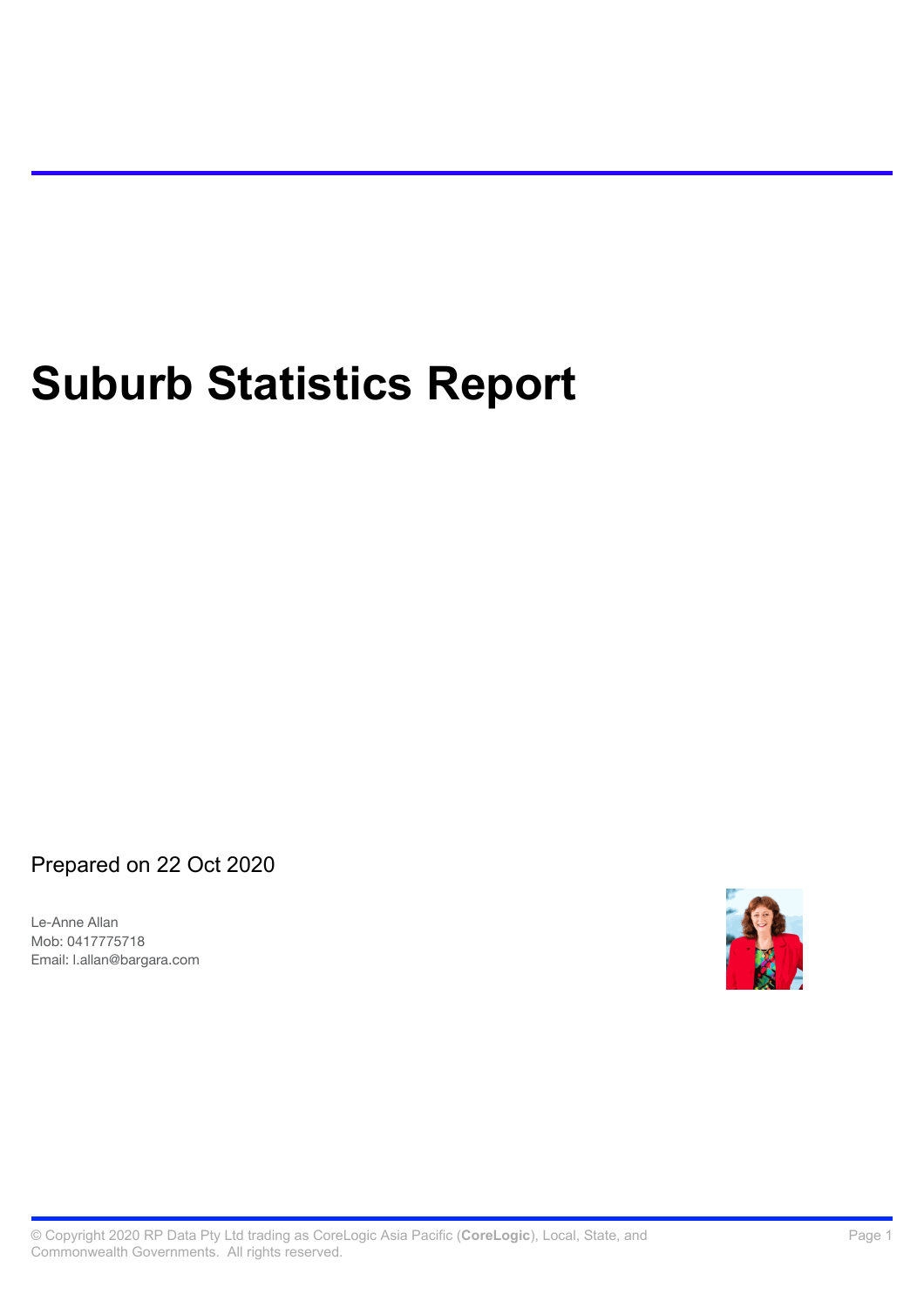# **Area Profile**

The size of Bargara is approximately 9.4 square kilometres.

It has 15 parks covering nearly 9% of total area.

The population of Bargara in 2011 was 6,893 people.

By 2016 the population was 7,461 showing a population growth of 8.2% in the area during that time.

The predominant age group in Bargara is 60-69 years.

Households in Bargara are primarily childless couples and are likely to be repaying \$1800 - \$2399 per month on mortgage repayments.

In general, people in Bargara work in a professional occupation.

In 2011, 60.7% of the homes in Bargara were owner-occupied compared with 63.9% in 2016.

Currently the median sales price of houses in the area is \$390,000.

#### **Median Sales Price**

|               | Year 2016           | Year 2017           | <b>Year 2018</b>    | <b>Year 2019</b>    | <b>Year 2020</b>    |
|---------------|---------------------|---------------------|---------------------|---------------------|---------------------|
| <b>Period</b> | <b>Median Price</b> | <b>Median Price</b> | <b>Median Price</b> | <b>Median Price</b> | <b>Median Price</b> |
| January       | \$386,000           | \$370,000           | \$388,750           | \$367,000           | \$400,000           |
| February      | \$384,250           | \$371,000           | \$390,000           | \$355,000           | \$405,000           |
| March         | \$382,000           | \$372,000           | \$386,250           | \$359,000           | \$400,000           |
| April         | \$381,750           | \$370,000           | \$385,000           | \$370,000           | \$399,000           |
| May           | \$384,625           | \$365,000           | \$385,000           | \$369,000           | \$395,000           |
| June          | \$383,000           | \$365,000           | \$390,000           | \$369,000           | \$392,500           |
| July          | \$383,625           | \$369,500           | \$385,000           | \$377,750           | \$390,000           |
| August        | \$384,250           | \$367,000           | \$385,000           | \$380,000           | n/a                 |
| September     | \$382,000           | \$365,000           | \$385,000           | \$382,500           | n/a                 |
| October       | \$380,500           | \$369,000           | \$375,500           | \$389,000           | n/a                 |
| November      | \$378,500           | \$373,500           | \$371,250           | \$399,000           | n/a                 |
| December      | \$377,000           | \$375,000           | \$371,250           | \$392,500           | n/a                 |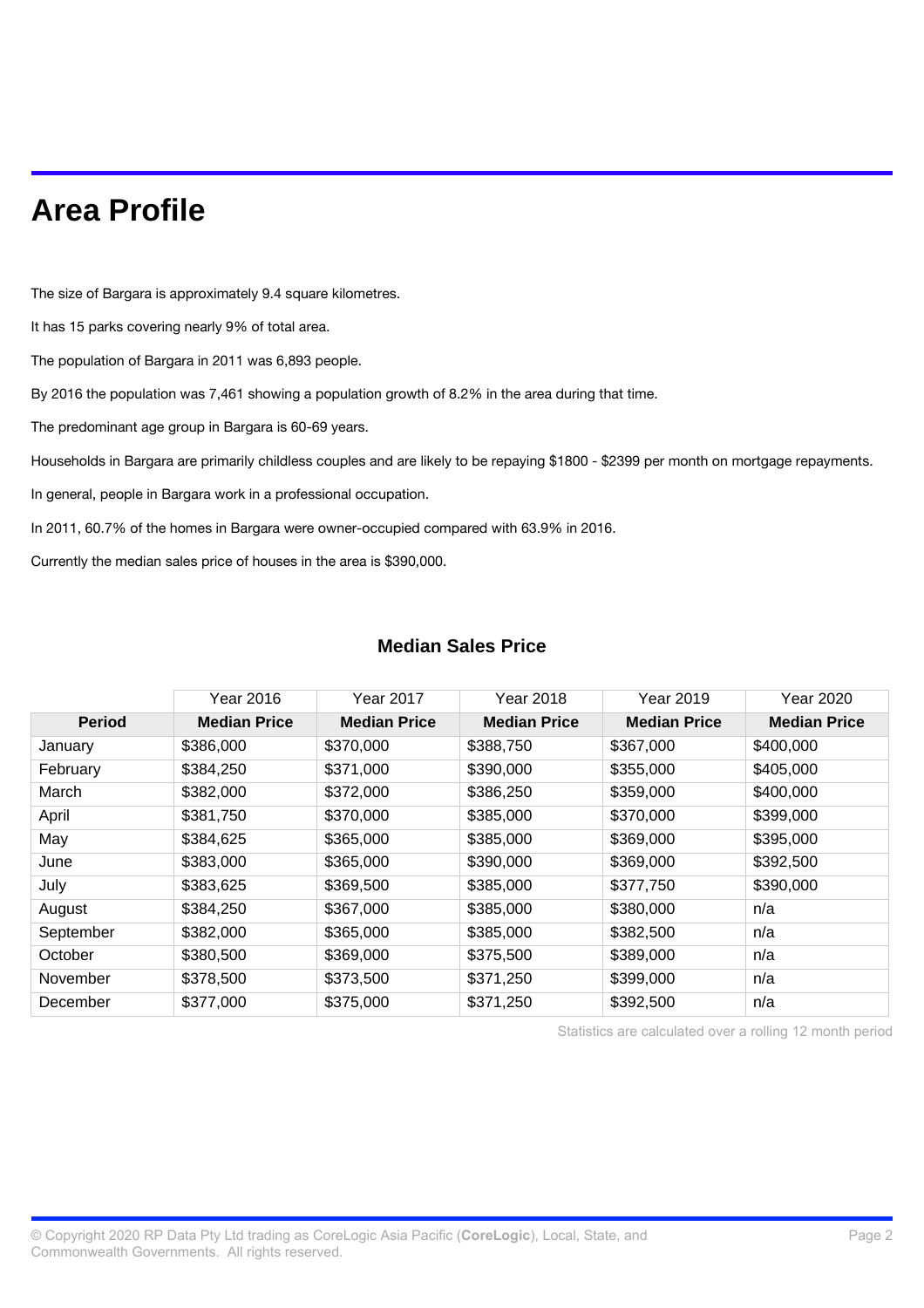

**Median Sales Price**

Statistics are calculated over a rolling 12 month period



# **Median Sales Price vs Number Sold**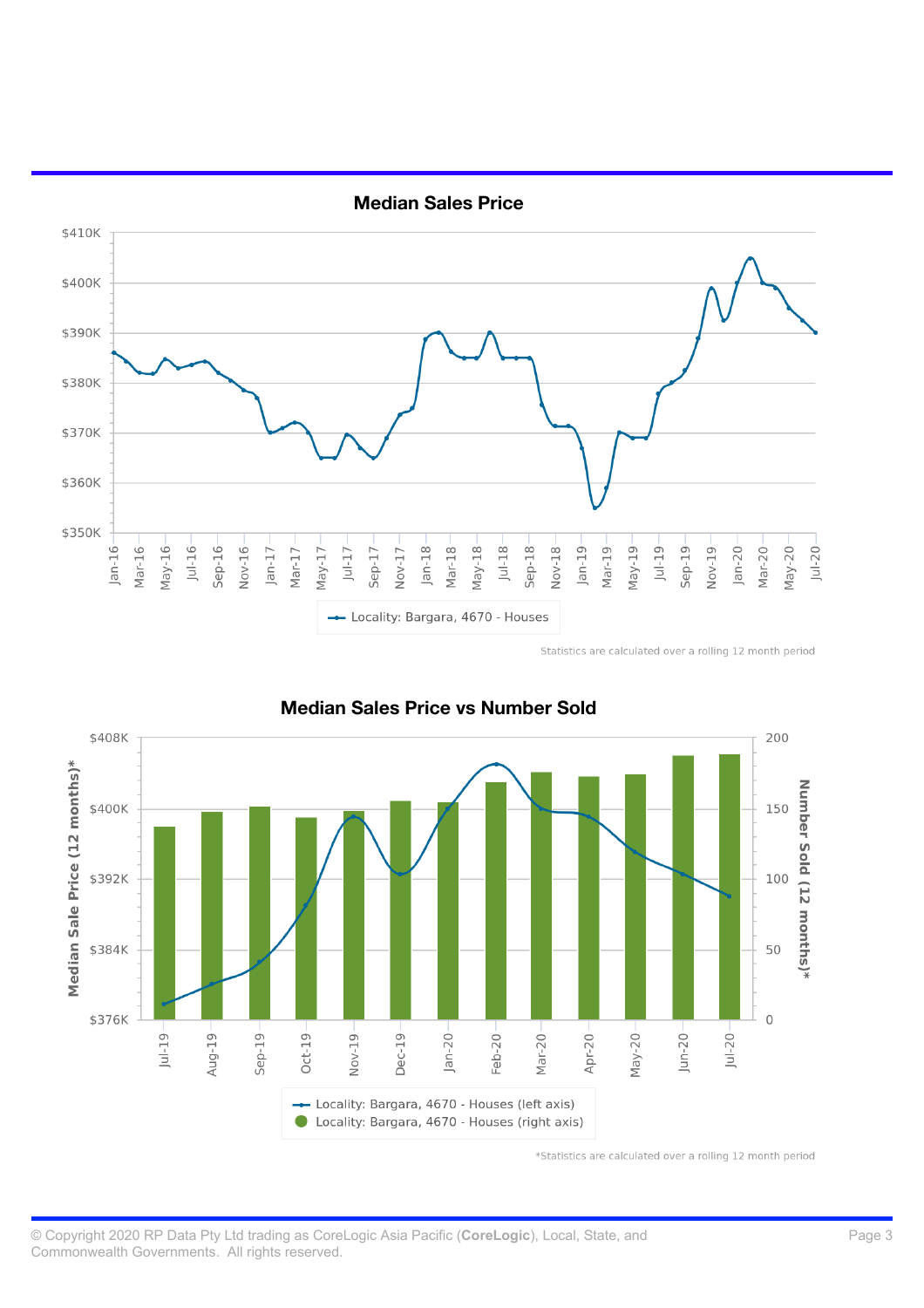# **Recent Median Sale Prices**

### **Recent Median Sale Prices (House)**

|                   | Bargara             | <b>Bundaberg Regional</b> |
|-------------------|---------------------|---------------------------|
| <b>Period</b>     | <b>Median Price</b> | <b>Median Price</b>       |
| <b>July 2020</b>  | \$390,000           | \$298,000                 |
| June 2020         | \$392,500           | \$295,000                 |
| May 2020          | \$395,000           | \$295,000                 |
| April 2020        | \$399,000           | \$295,000                 |
| <b>March 2020</b> | \$400,000           | \$290,000                 |
| February 2020     | \$405,000           | \$290,000                 |
| January 2020      | \$400,000           | \$292,000                 |
| December 2019     | \$392,500           | \$290,000                 |
| November 2019     | \$399,000           | \$290,000                 |
| October 2019      | \$389,000           | \$290,000                 |
| September 2019    | \$382,500           | \$290,000                 |
| August 2019       | \$380,000           | \$290,000                 |

Statistics are calculated over a rolling 12 month period



#### **Recent Median Sale Prices (House)**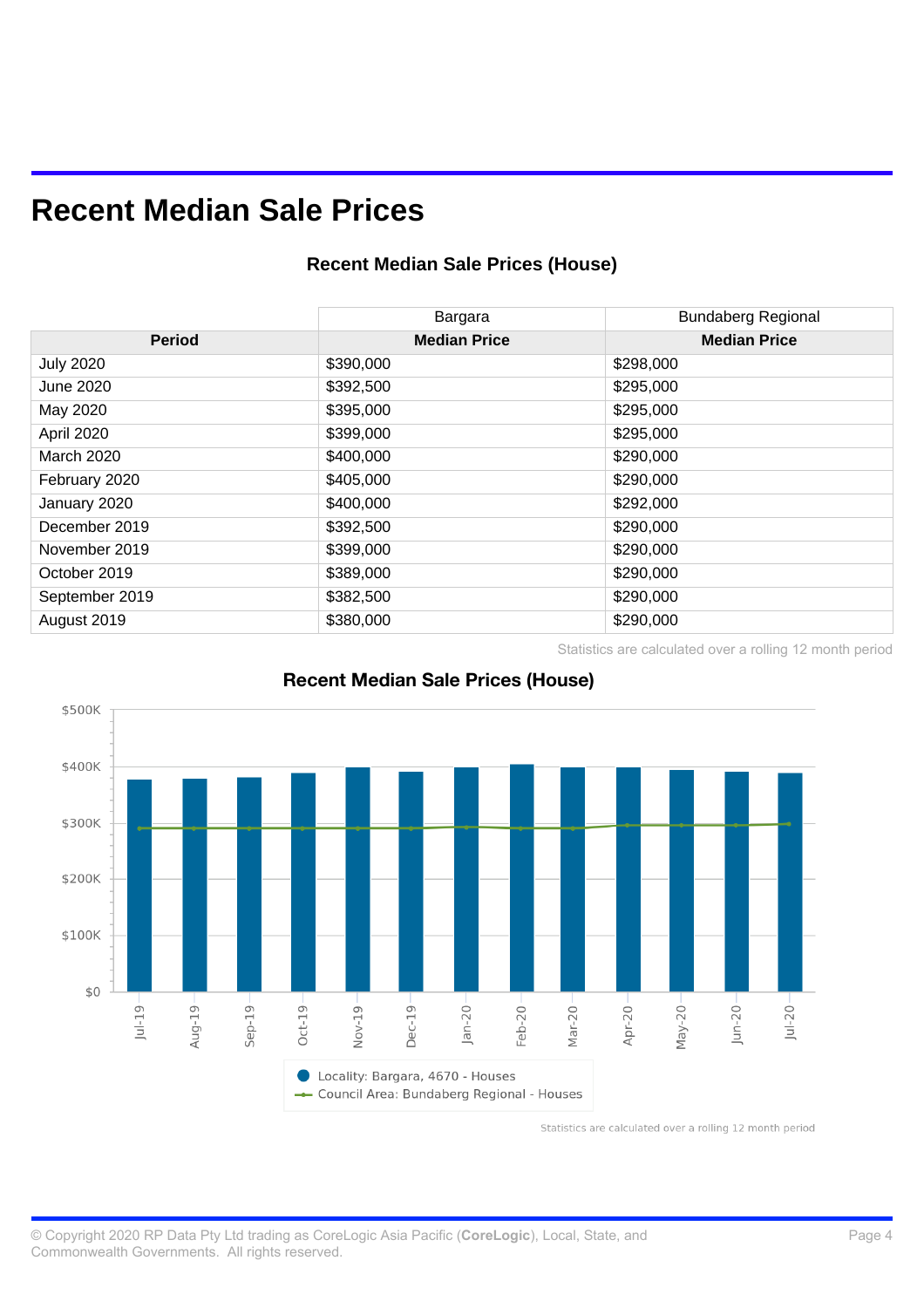### **Recent Median Sale Prices (Unit)**

|                   | Bargara             | <b>Bundaberg Regional</b> |
|-------------------|---------------------|---------------------------|
| <b>Period</b>     | <b>Median Price</b> | <b>Median Price</b>       |
| <b>July 2020</b>  | \$345,000           | \$252,000                 |
| June 2020         | \$355,000           | \$249,000                 |
| May 2020          | \$353,500           | \$255,000                 |
| April 2020        | \$362,500           | \$249,000                 |
| <b>March 2020</b> | \$363,750           | \$249,000                 |
| February 2020     | \$363,750           | \$255,000                 |
| January 2020      | \$358,750           | \$249,000                 |
| December 2019     | \$367,500           | \$249,000                 |
| November 2019     | \$371,500           | \$250,000                 |
| October 2019      | \$365,000           | \$249,000                 |
| September 2019    | \$365,000           | \$245,000                 |
| August 2019       | \$365,000           | \$248,000                 |

Statistics are calculated over a rolling 12 month period



# **Recent Median Sale Prices (Unit)**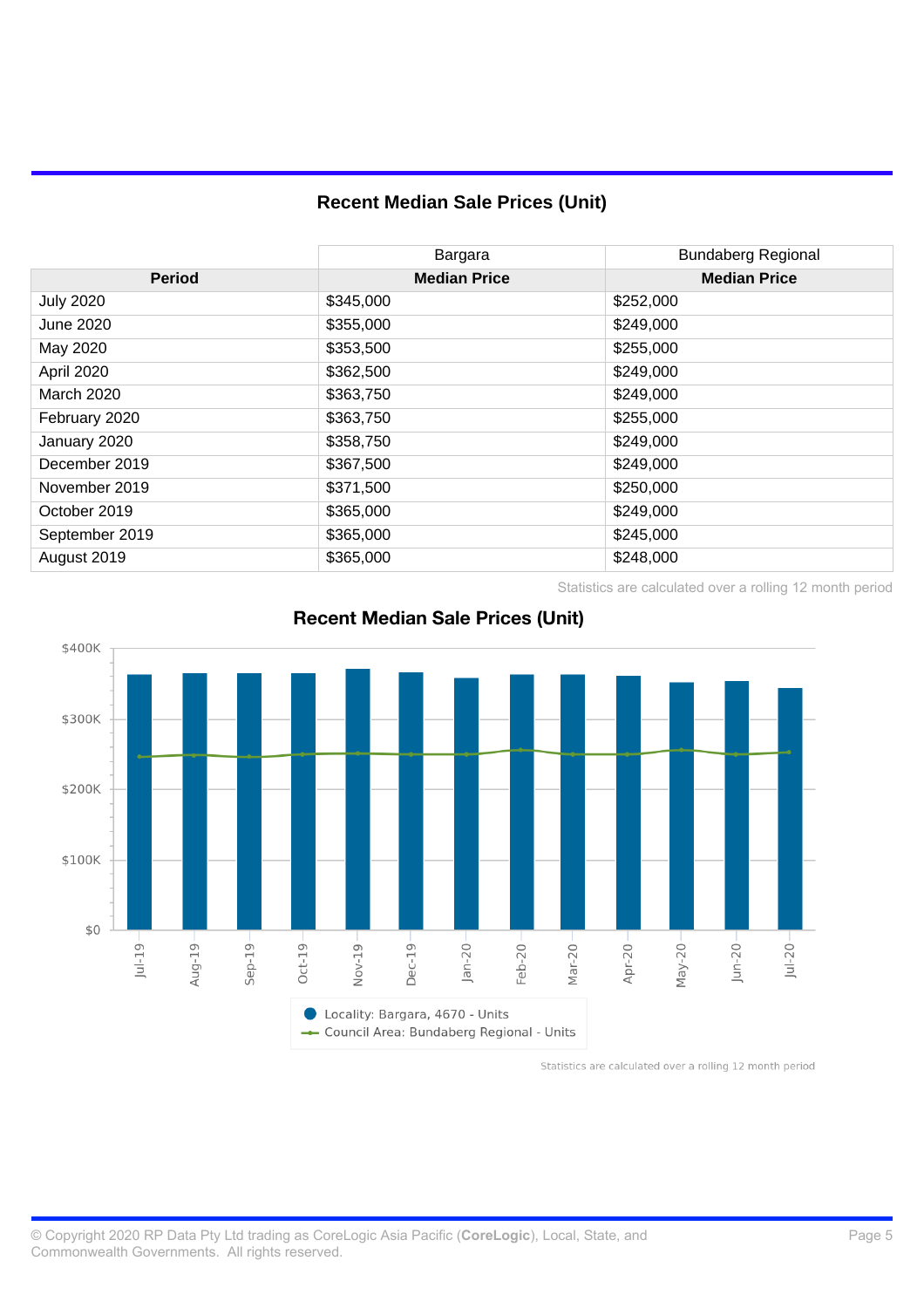### **Recent Median Sale Prices (Land)**

|                   | Bargara             | <b>Bundaberg Regional</b> |
|-------------------|---------------------|---------------------------|
| <b>Period</b>     | <b>Median Price</b> | <b>Median Price</b>       |
| <b>July 2020</b>  | \$171,000           | \$149,000                 |
| <b>June 2020</b>  | \$170,000           | \$149,500                 |
| May 2020          | \$179,250           | \$150,000                 |
| April 2020        | \$175,000           | \$150,000                 |
| <b>March 2020</b> | \$175,000           | \$150,000                 |
| February 2020     | \$175,000           | \$150,000                 |
| January 2020      | \$175,000           | \$150,000                 |
| December 2019     | \$175,000           | \$149,500                 |
| November 2019     | \$177,000           | \$147,500                 |
| October 2019      | \$175,000           | \$147,500                 |
| September 2019    | \$175,000           | \$147,000                 |
| August 2019       | \$175,000           | \$147,500                 |

Statistics are calculated over a rolling 12 month period



# **Recent Median Sale Prices (Land)**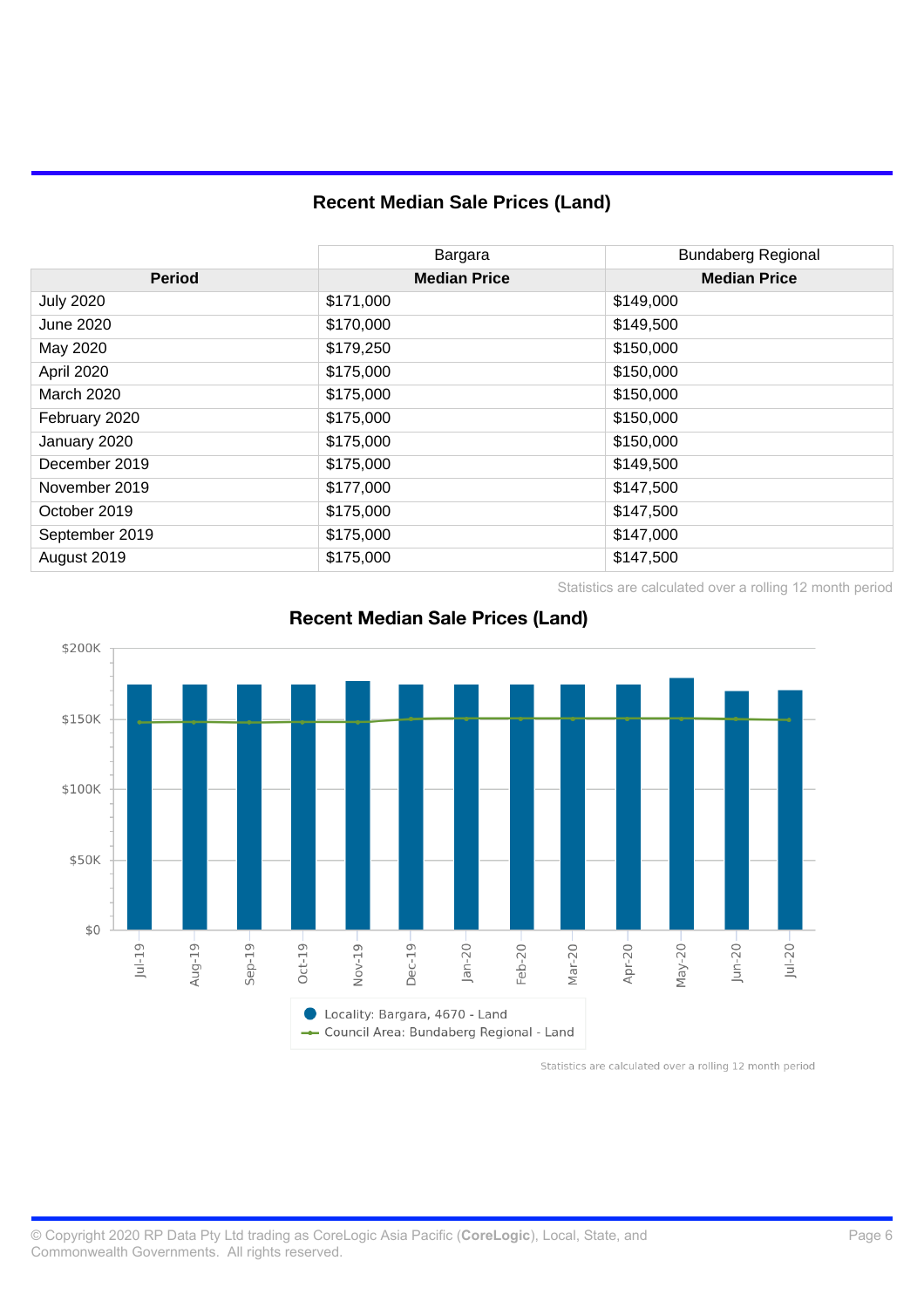# **Sales Per Annum**

# **Sales Per Annum (House)**

|                      | Bargara       |
|----------------------|---------------|
| <b>Period Ending</b> | <b>Number</b> |
| Jul 2020             | 189           |
| Jul 2019             | 138           |
| Jul 2018             | 178           |
| Jul 2017             | 150           |
| Jul 2016             | 130           |
| Jul 2015             | 149           |
| Jul 2014             | 131           |
| Jul 2013             | 152           |
| Jul 2012             | 177           |
| Jul 2011             | 133           |

Statistics are calculated over a rolling 12 month period



#### **Sales Per Annum (House)**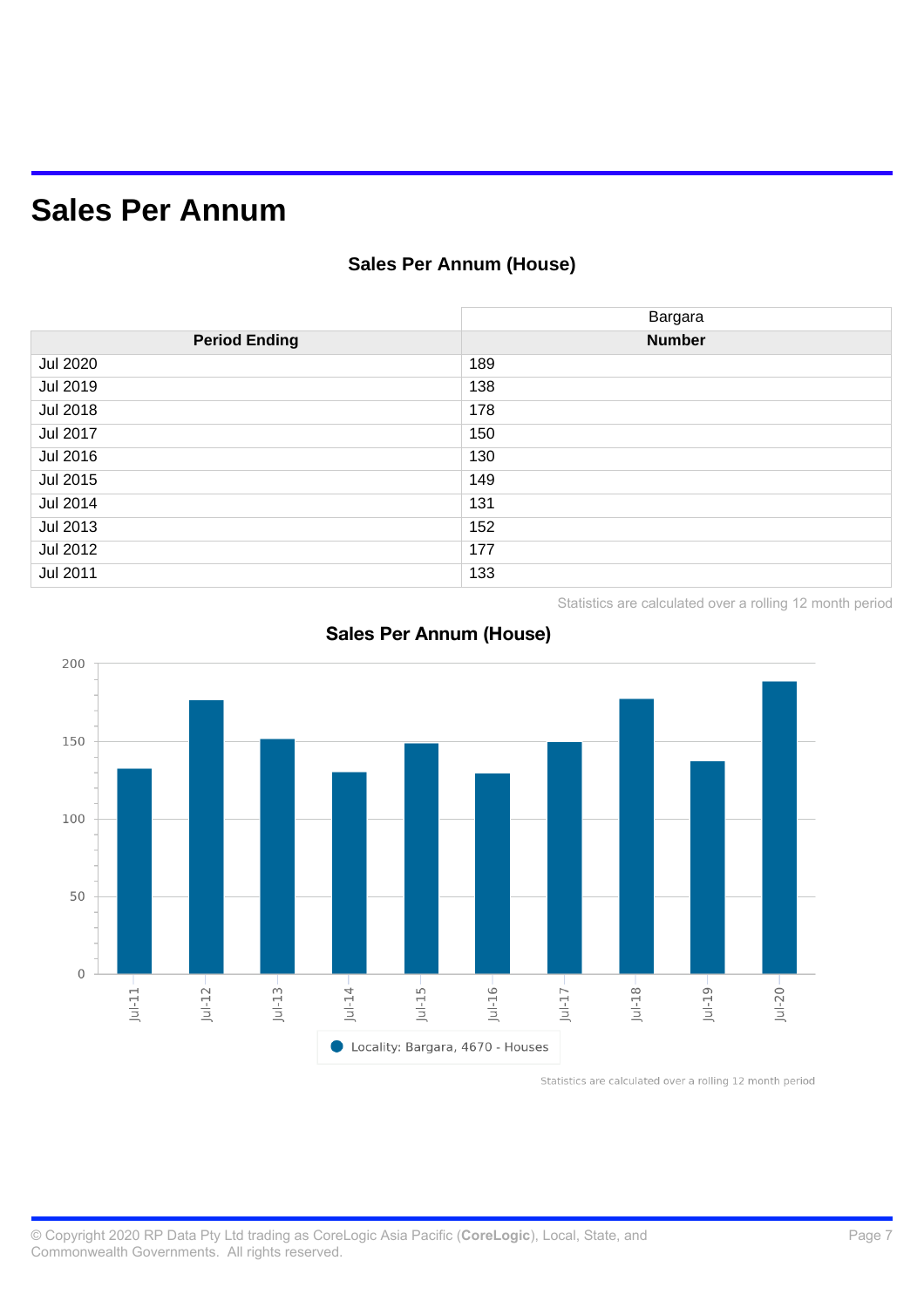# **Sales Per Annum (Unit)**

|                      | Bargara       |
|----------------------|---------------|
| <b>Period Ending</b> | <b>Number</b> |
| <b>Jul 2020</b>      | 81            |
| <b>Jul 2019</b>      | 62            |
| Jul 2018             | 57            |
| Jul 2017             | 47            |
| Jul 2016             | 67            |
| Jul 2015             | 64            |
| Jul 2014             | 50            |
| Jul 2013             | 60            |
| Jul 2012             | 74            |
| Jul 2011             | 59            |

Statistics are calculated over a rolling 12 month period



#### **Sales Per Annum (Unit)**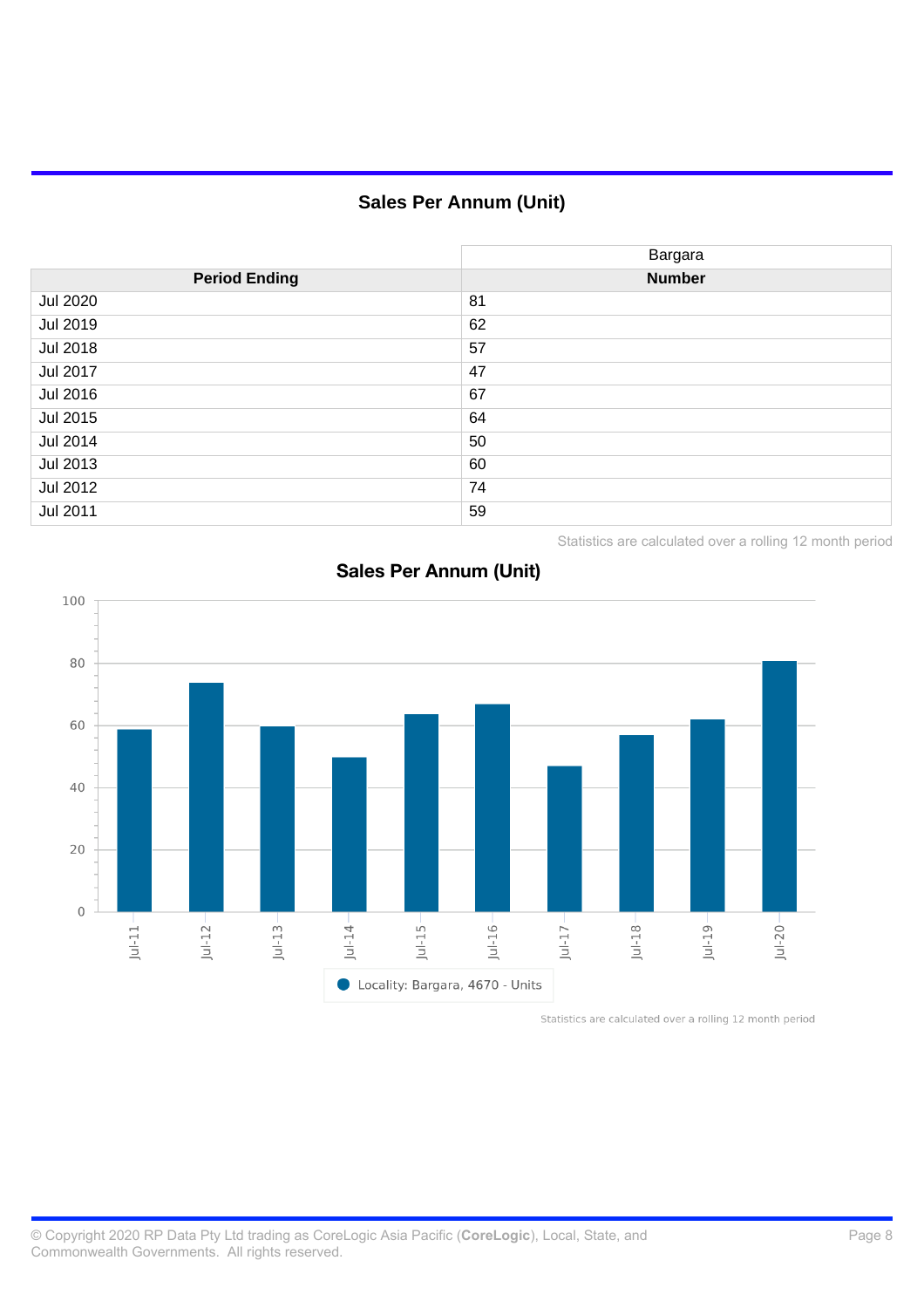# **Sales Per Annum (Land)**

|                      | Bargara       |
|----------------------|---------------|
| <b>Period Ending</b> | <b>Number</b> |
| <b>Jul 2020</b>      | 35            |
| <b>Jul 2019</b>      | 29            |
| <b>Jul 2018</b>      | 62            |
| Jul 2017             | 25            |
| Jul 2016             | 34            |
| Jul 2015             | 32            |
| Jul 2014             | 43            |
| Jul 2013             | 34            |
| Jul 2012             | 59            |
| Jul 2011             | 35            |

Statistics are calculated over a rolling 12 month period



#### **Sales Per Annum (Land)**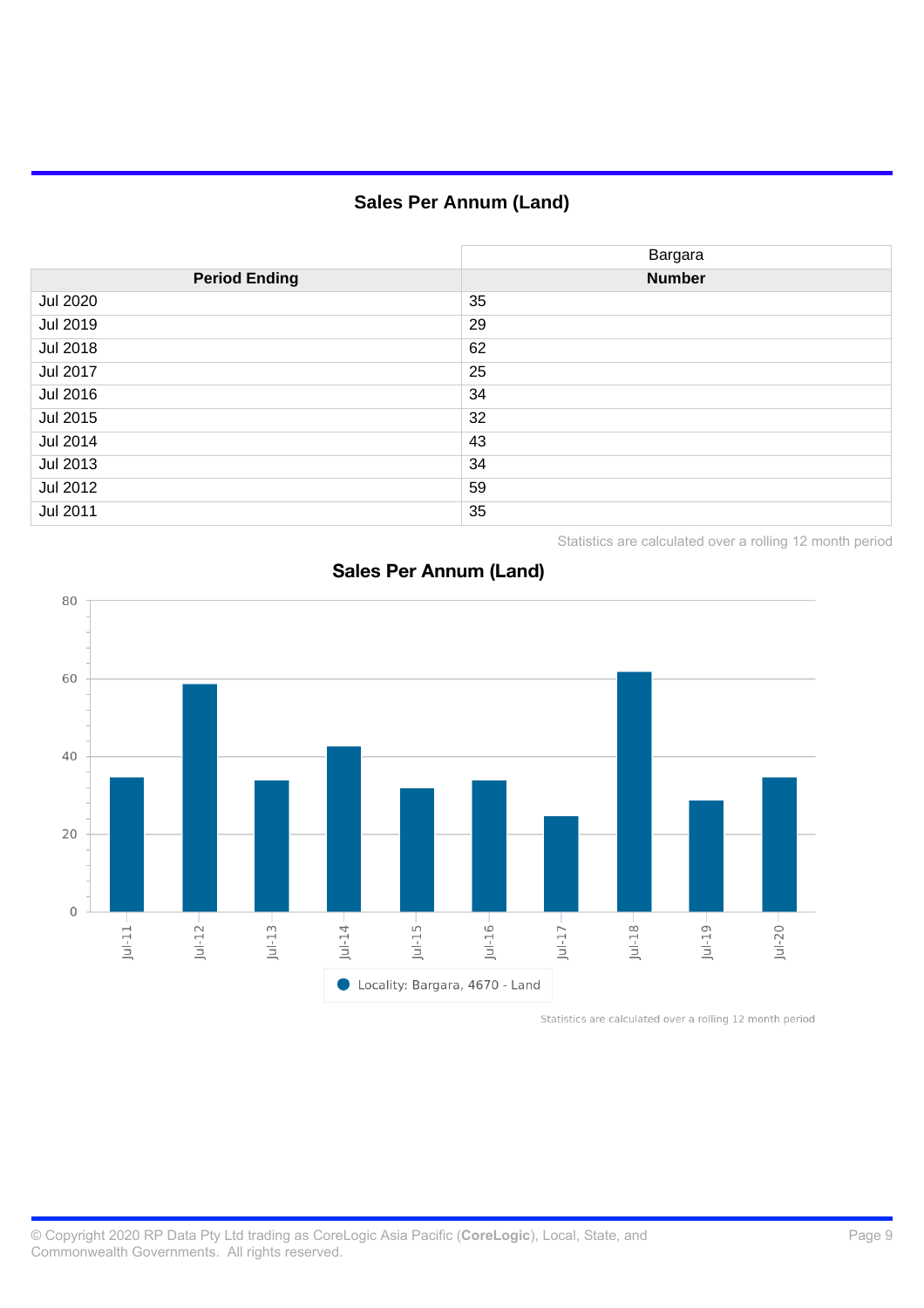# **Sales By Price**

# **Sales By Price - 12 months (House)**

|               | Bargara       |
|---------------|---------------|
| <b>Price</b>  | <b>Number</b> |
| $<$ \$200K    |               |
| \$200K-\$400K | 96            |
| \$400K-\$600K | 61            |
| \$600K-\$800K | 19            |
| \$800K-\$1M   | 5             |
| \$1M-\$2M     | 4             |
| > \$2M        |               |

Statistics are calculated over a rolling 12 month period



# **Sales By Price - 12 months (House)**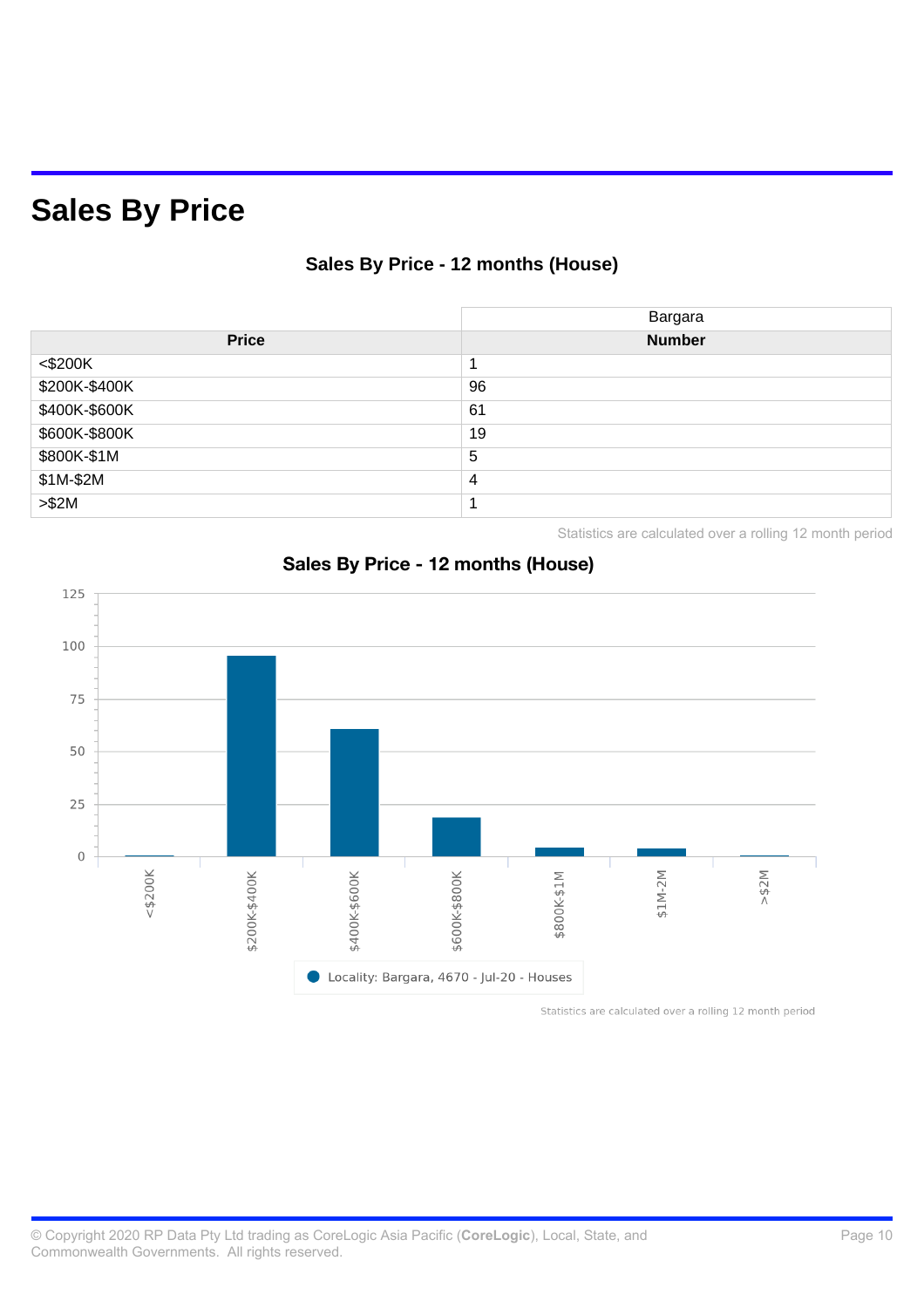# **Sales By Price - 12 months (Unit)**

|               | Bargara       |
|---------------|---------------|
| <b>Price</b>  | <b>Number</b> |
| $<$ \$200K    | 11            |
| \$200K-\$400K | 41            |
| \$400K-\$600K | 21            |
| \$600K-\$800K | 7             |
| $$1M-$2M$     |               |

Statistics are calculated over a rolling 12 month period



### **Sales By Price - 12 months (Unit)**

# **Sales By Price - 12 months (Land)**

|                                     | Bargara       |
|-------------------------------------|---------------|
| <b>Price</b>                        | <b>Number</b> |
| $<$ \$200K                          | 27            |
| \$200K-\$400K                       | 4             |
|                                     | 2             |
| \$400K-\$600K<br>\$1M-\$2M<br>>\$2M |               |
|                                     |               |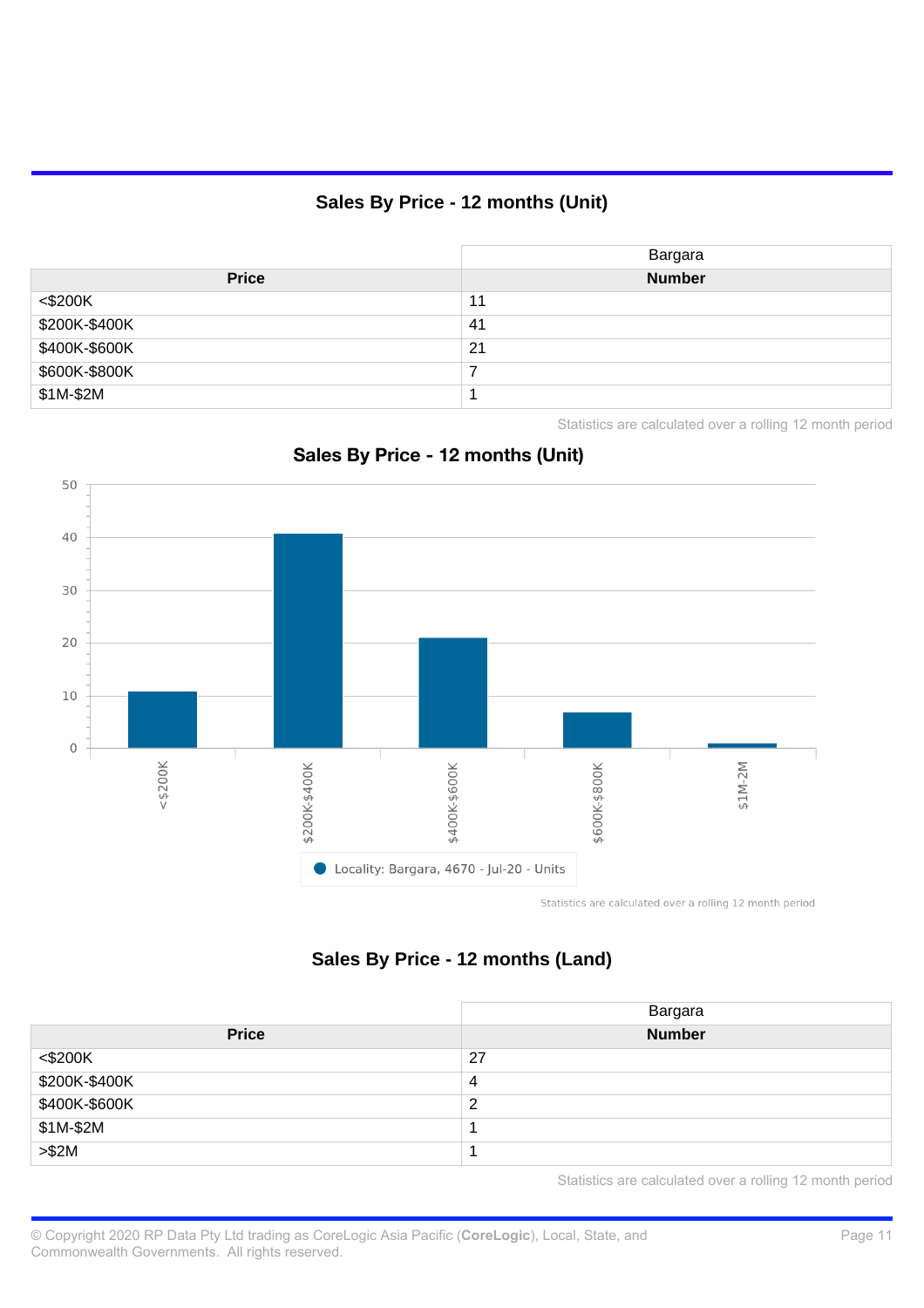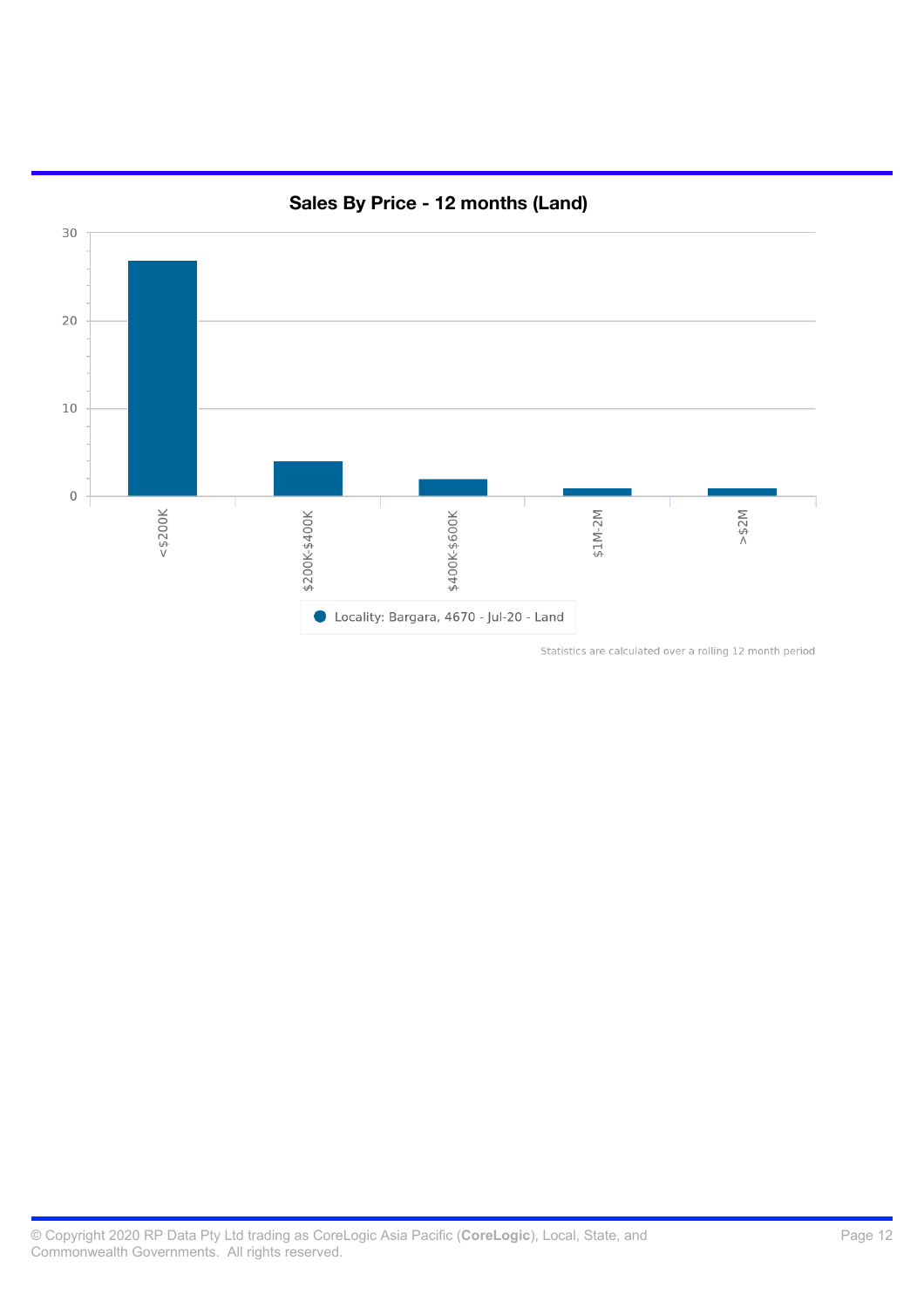# **Change in Median Price**

### **Change in Median Price (House)**

|                 | Bargara  | <b>Bundaberg Regional</b> |
|-----------------|----------|---------------------------|
| <b>Period</b>   | % Change | % Change                  |
| <b>Jul 2020</b> | 3.24%    | 2.76%                     |
| Jul 2019        | $-1.88%$ | $-4.05%$                  |
| Jul 2018        | 4.19%    | 2.46%                     |
| <b>Jul 2017</b> | $-3.68%$ | 2.79%                     |
| Jul 2016        | $-0.36%$ | $-2.71%$                  |
| Jul 2015        | 2.67%    | 1.72%                     |
| Jul 2014        | 3.31%    | 1.05%                     |
| Jul 2013        | 4.46%    | $-1.03%$                  |
| Jul 2012        | $-7.33%$ | $-1.69%$                  |
| Jul 2011        | $-1.32%$ | $-1.34%$                  |

Statistics are calculated over a rolling 12 month period



#### **Change in Median Price (House)**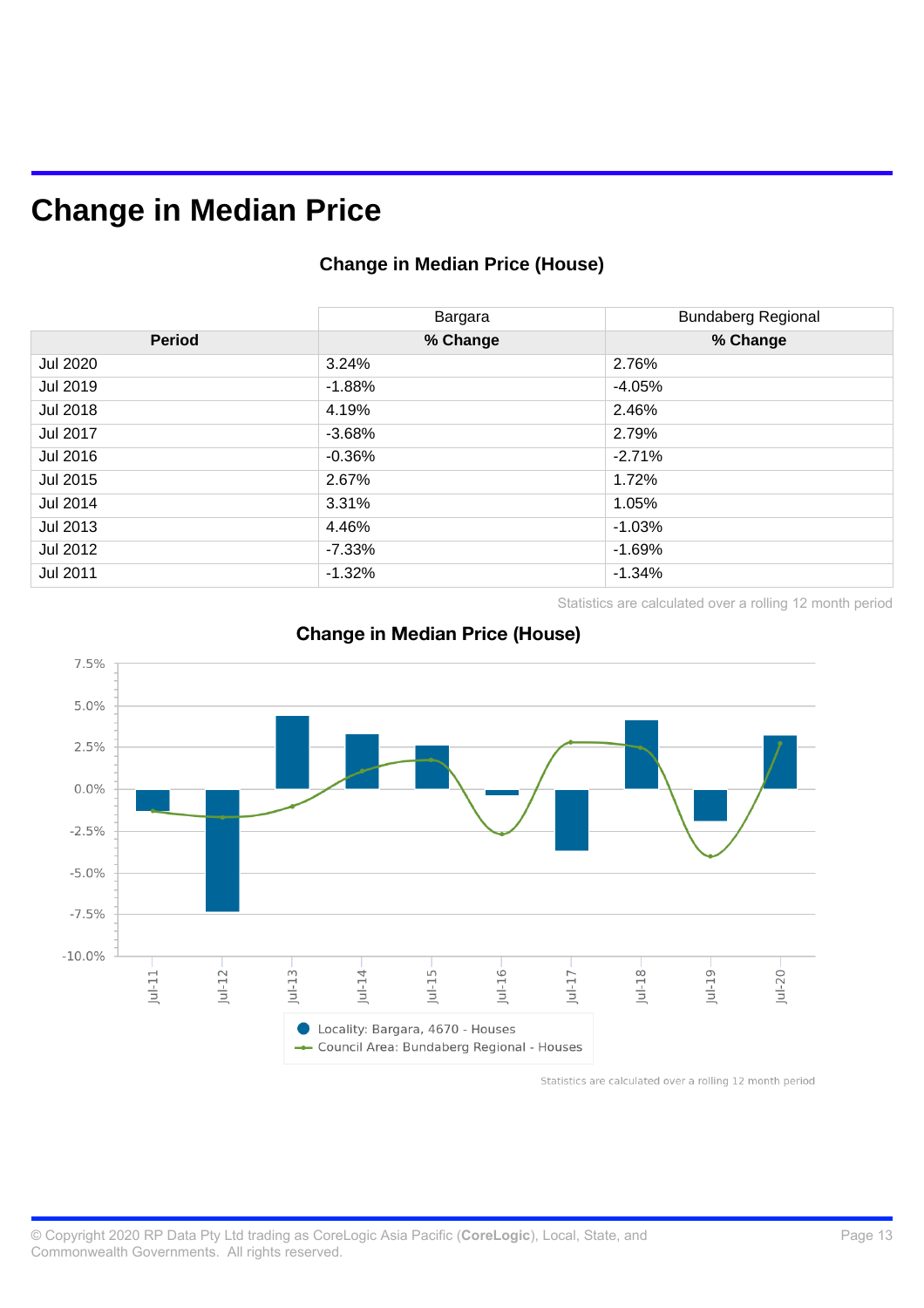# **Change in Median Price (Unit)**

|                 | Bargara   | <b>Bundaberg Regional</b> |
|-----------------|-----------|---------------------------|
| <b>Period</b>   | % Change  | % Change                  |
| Jul 2020        | $-5.15%$  | 2.86%                     |
| Jul 2019        | 3.05%     | 0.82%                     |
| Jul 2018        | 2.32%     | 0.21%                     |
| <b>Jul 2017</b> | 6.15%     | $-9.68%$                  |
| Jul 2016        | $0\%$     | 6.97%                     |
| Jul 2015        | $-0.76%$  | $-1.57%$                  |
| Jul 2014        | 8.09%     | 2.04%                     |
| Jul 2013        | $-10.75%$ | $-7.44%$                  |
| Jul 2012        | $-0.15%$  | 5.57%                     |
| Jul 2011        | $0\%$     | $-3.49%$                  |

Statistics are calculated over a rolling 12 month period



# **Change in Median Price (Unit)**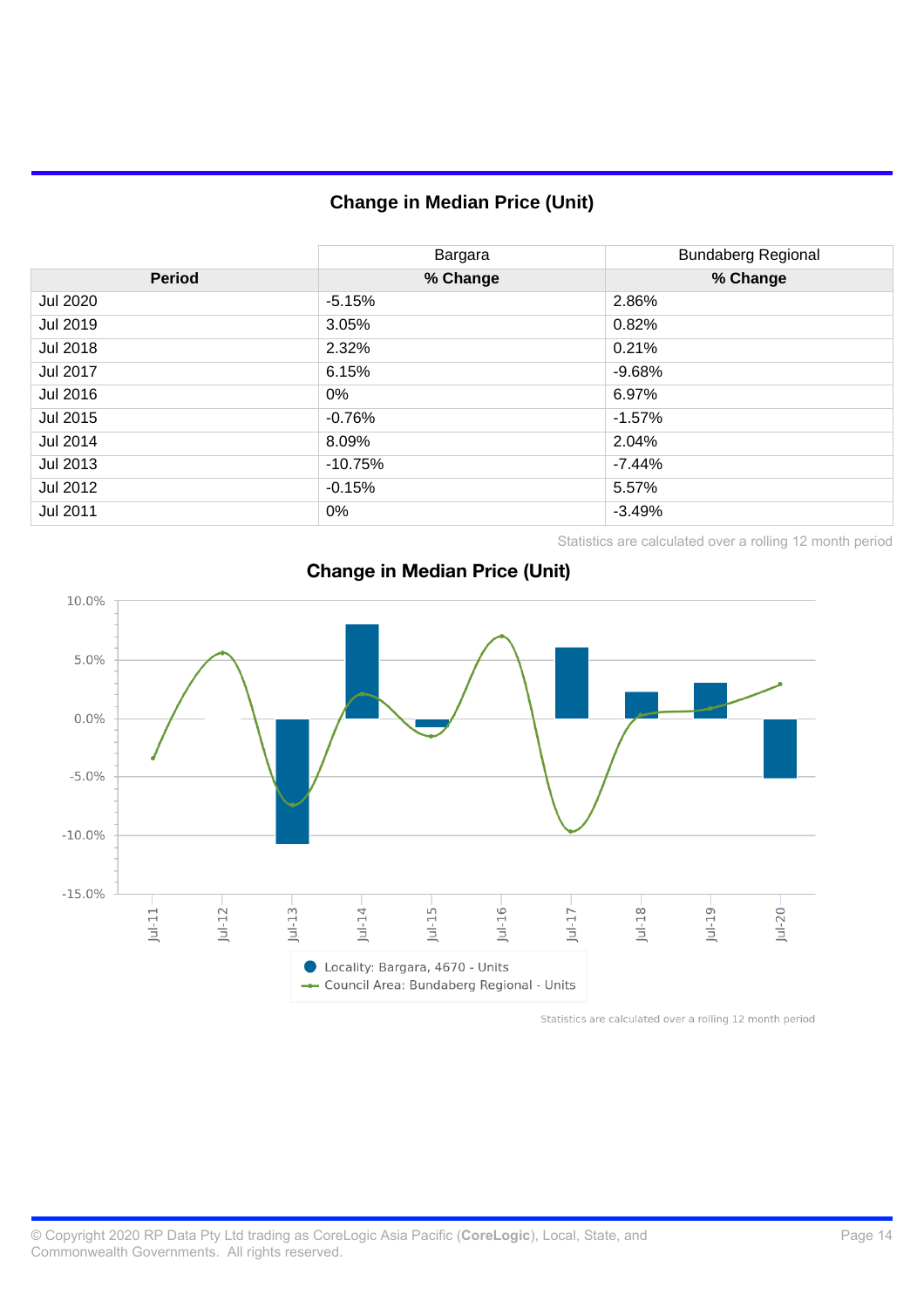# **Change in Median Price (Land)**

|               | Bargara  | <b>Bundaberg Regional</b> |
|---------------|----------|---------------------------|
| <b>Period</b> | % Change | % Change                  |
| Jul 2020      | $-2.29%$ | 1.36%                     |
| Jul 2019      | 1.74%    | $-2%$                     |
| Jul 2018      | 1.47%    | 1.01%                     |
| Jul 2017      | $-3.14%$ | $-0.97%$                  |
| Jul 2016      | 5.11%    | 4.13%                     |
| Jul 2015      | 1.52%    | 0%                        |
| Jul 2014      | 4.46%    | 0%                        |
| Jul 2013      | 1.95%    | 1.41%                     |
| Jul 2012      | $0\%$    | 1.43%                     |
| Jul 2011      | $-3.75%$ | 0.72%                     |

Statistics are calculated over a rolling 12 month period



#### **Change in Median Price (Land)**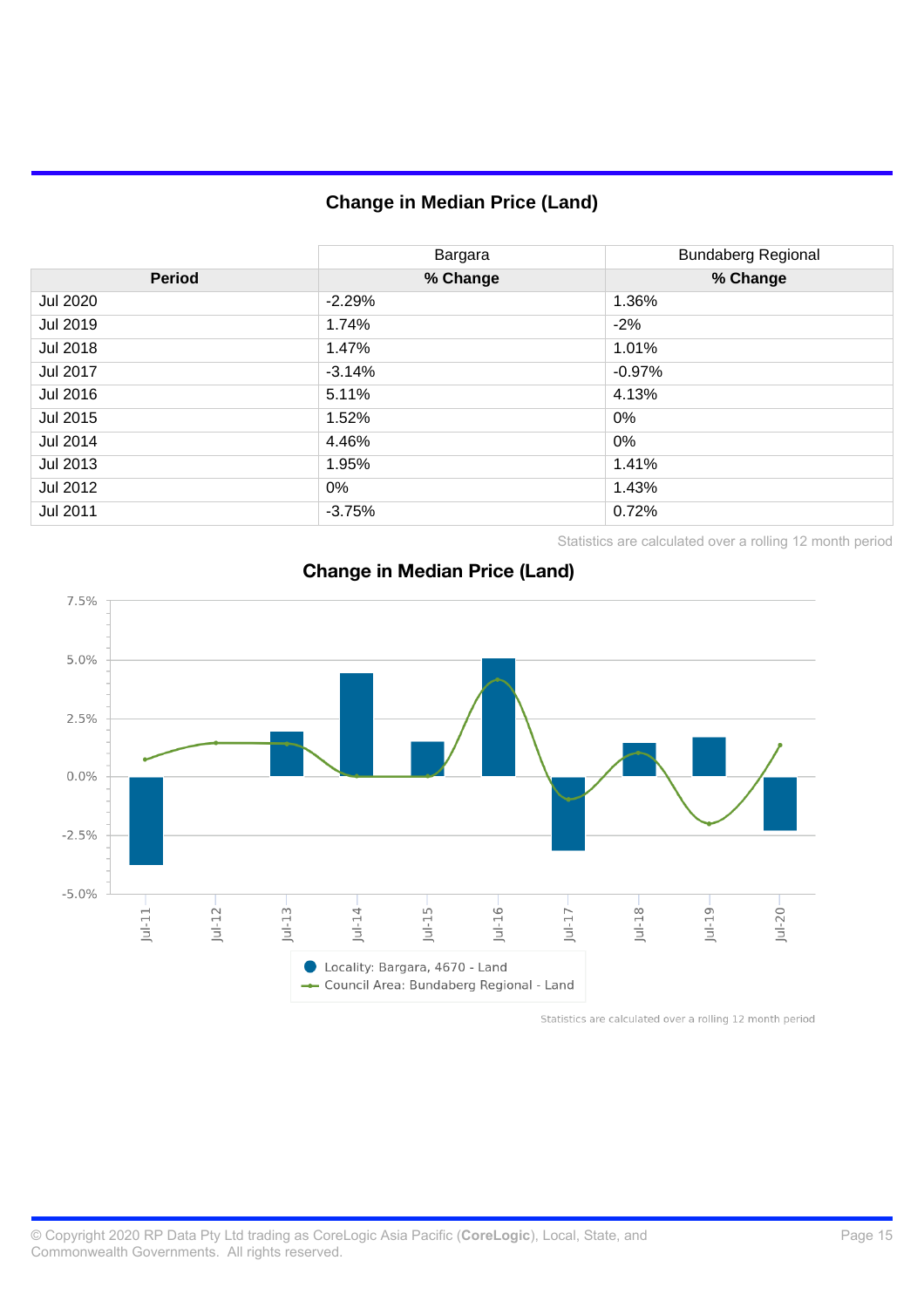# **Household**

### **Household Structure**

| Type                     | <b>Percent</b> |
|--------------------------|----------------|
| <b>Childless Couples</b> | 57.7           |
| Couples with Children    | 28.6           |
| <b>Single Parents</b>    | 12.9           |
| Other                    | 0.7            |

Statistics are provided by the Australian Bureau of Statistics (ABS)



### **Household Structure**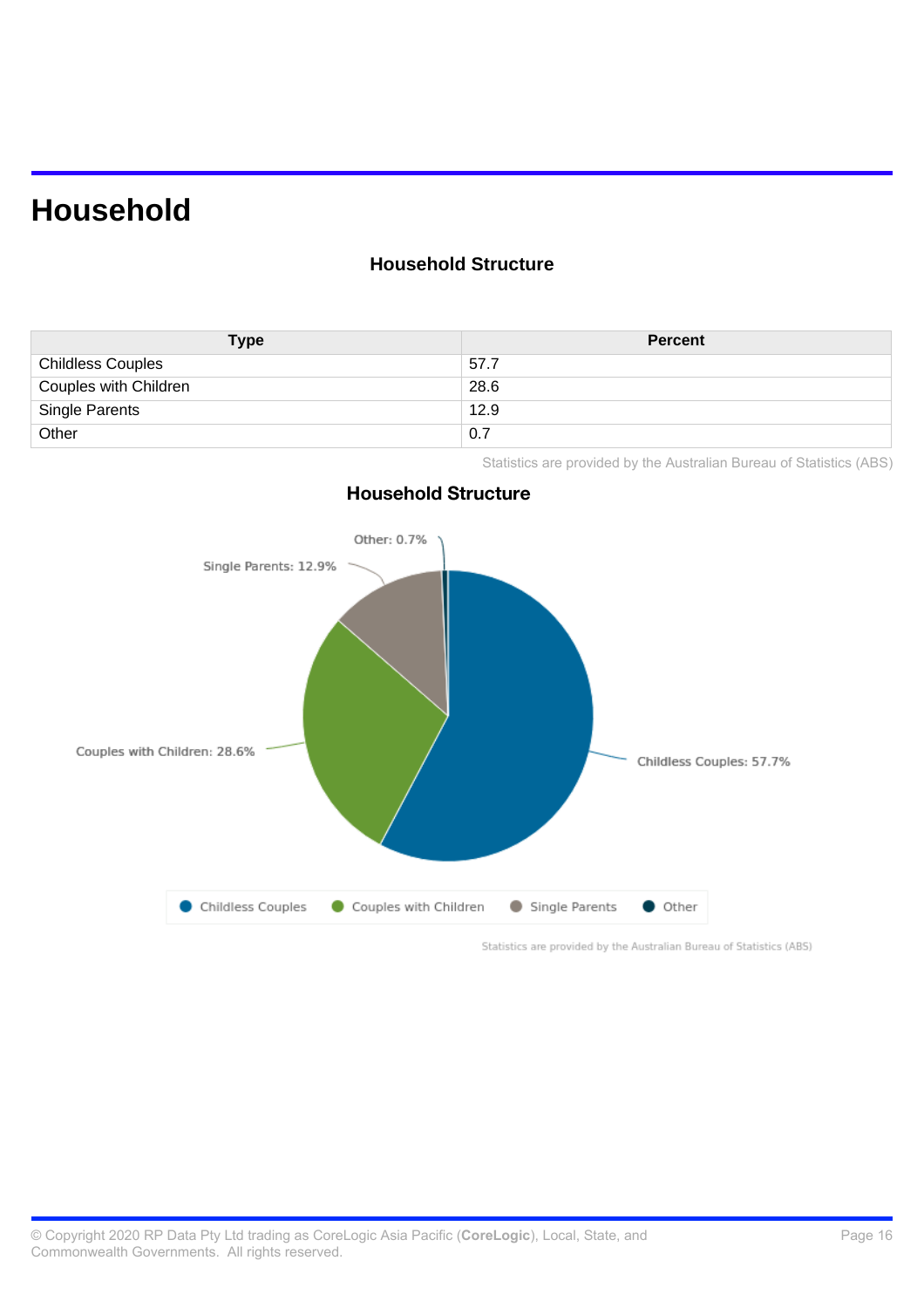### **Household Occupancy**

| <b>Type</b>   | <b>Percent</b> |
|---------------|----------------|
| Owns Outright | 39.8           |
| Renting       | 29.1           |
| Purchaser     | 24.1           |
| Other         | 4.0            |
| Not Stated    | 3.1            |

Statistics are provided by the Australian Bureau of Statistics (ABS)



### **Household Occupancy**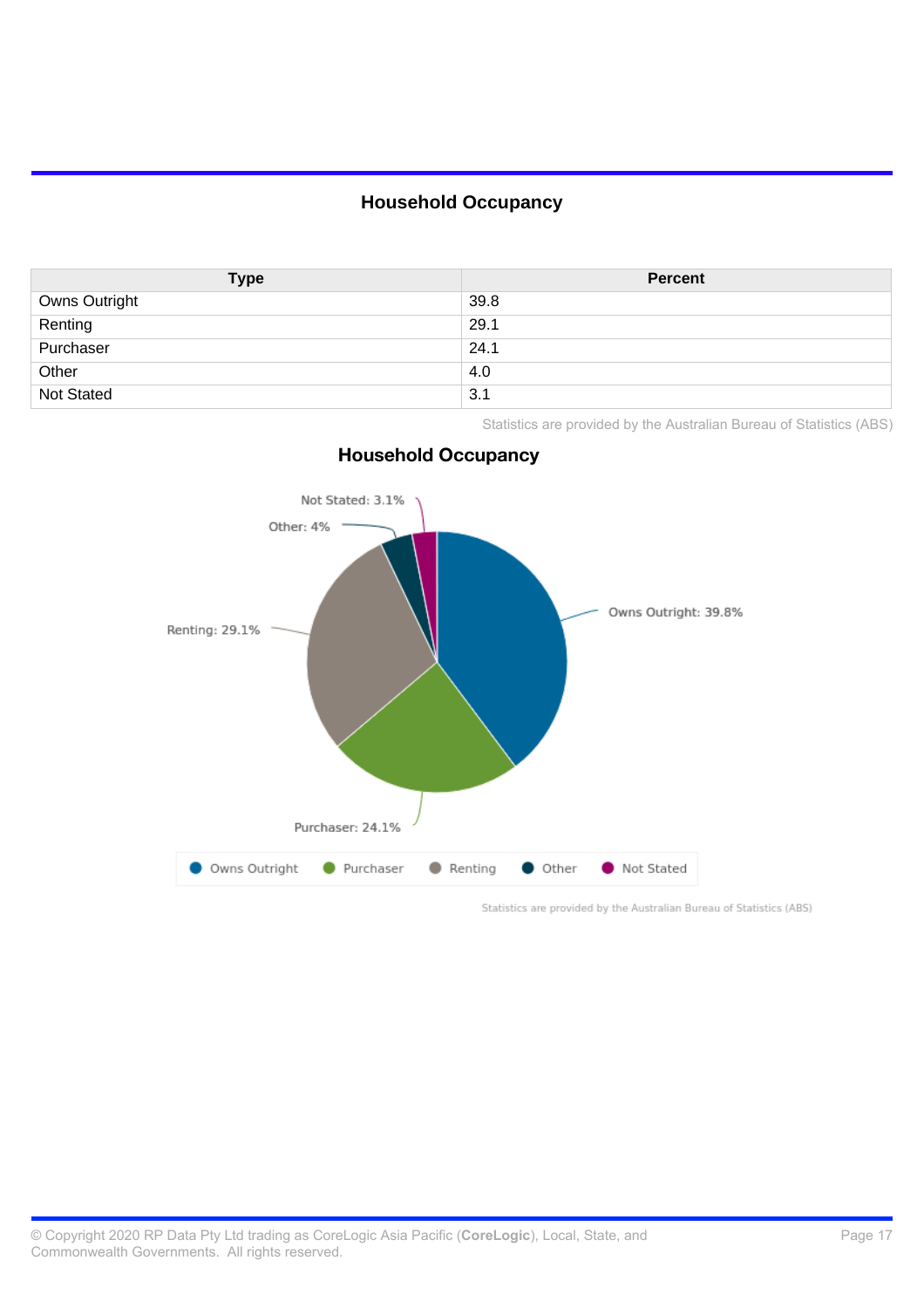# **Age Sex Ratio**

|                  | Bargara |          | <b>Bundaberg Regional</b> |          |
|------------------|---------|----------|---------------------------|----------|
| <b>Age Group</b> | Male %  | Female % | Male %                    | Female % |
| $0-9$            | 4.7     | 5.3      | 5.9                       | 5.5      |
| $10 - 19$        | 5.9     | 5.2      | 6.4                       | 5.9      |
| 20-29            | 3.3     | 3.6      | 4.9                       | 5.1      |
| 30-39            | 3.9     | 5.2      | 4.7                       | 5.2      |
| 40-49            | 5.9     | 6.2      | 5.7                       | 6.2      |
| 50-59            | 6.4     | 7.1      | 6.9                       | 7.3      |
| 60-69            | 7.8     | 9.3      | 7.1                       | 7.4      |
| 70-79            | 7.1     | 7.1      | 5.3                       | 5.2      |
| 80-89            | 2.1     | 2.9      | 2.1                       | 2.4      |
| 90-99            | 0.3     | 0.3      | 0.3                       | 0.6      |
| $100+$           | n/a     | n/a      | 0.0                       | 0.0      |

# **Age Sex Ratio**

Statistics are provided by the Australian Bureau of Statistics (ABS)



### **Age Sex Ratio**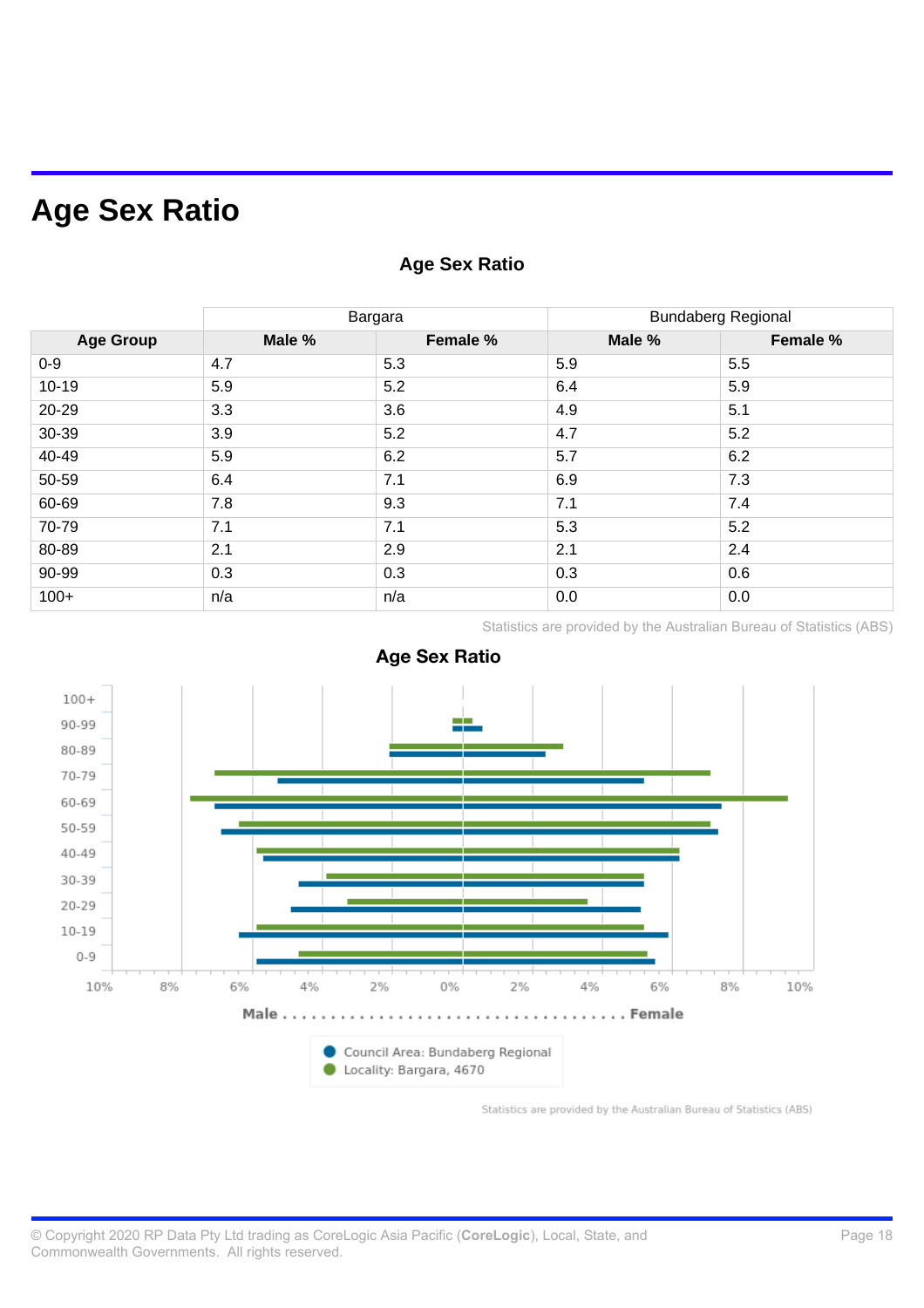# **Household Income**

#### **Household Income**

| <b>Income Range</b> | <b>Bargara</b> % | <b>Bundaberg Regional %</b> |
|---------------------|------------------|-----------------------------|
| $0-15.6K$           | 3.8              | 4.8                         |
| 15.6-33.8K          | 17.2             | 20.3                        |
| 33.8-52K            | 21.0             | 20.8                        |
| 52-78K              | 16.1             | 16.9                        |
| 78-130K             | 18.0             | 17.3                        |
| 130-182K            | 7.7              | 5.9                         |
| $182K+$             | 6.8              | 3.6                         |

Statistics are provided by the Australian Bureau of Statistics (ABS)



#### **Household Income**